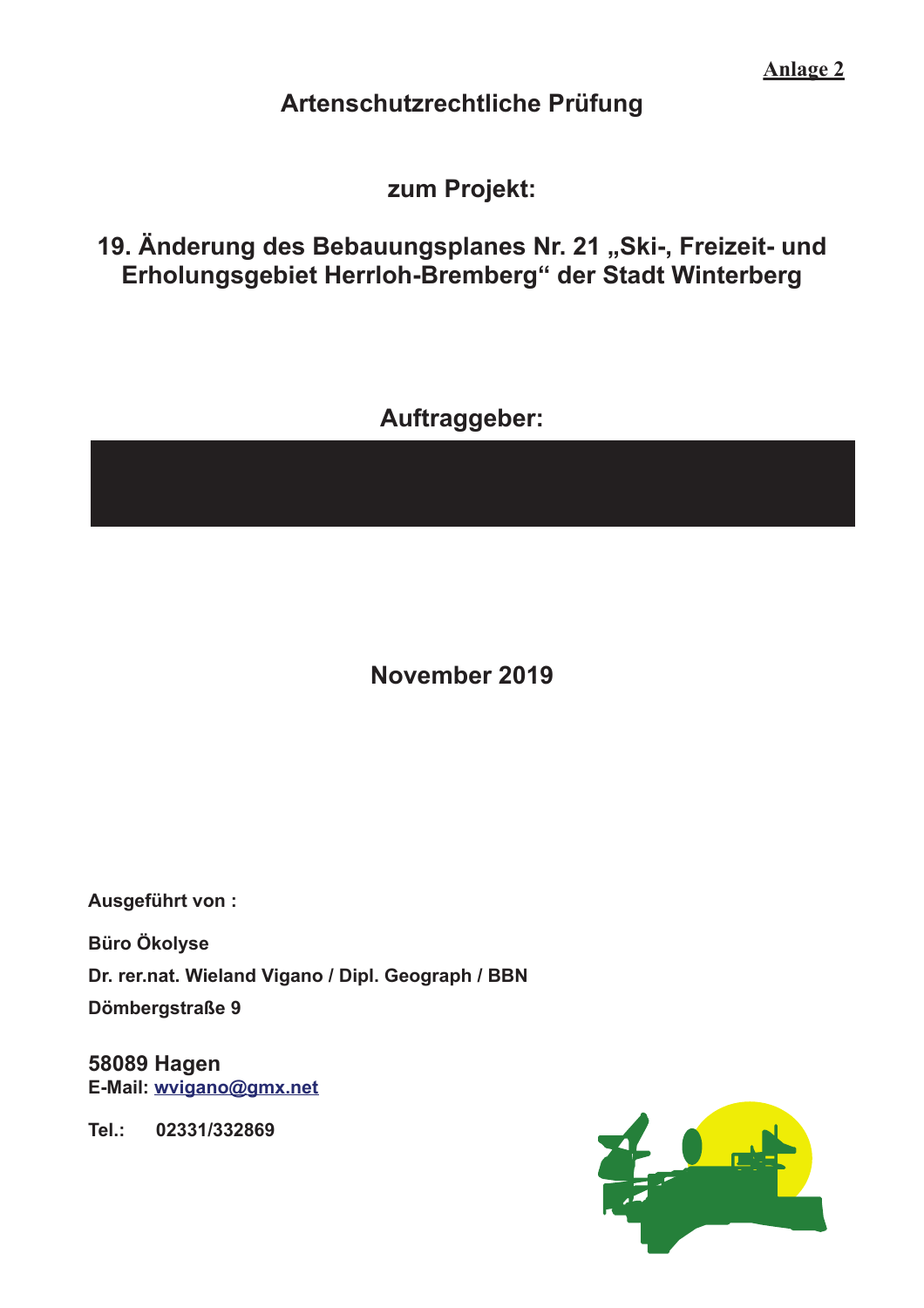### Gliederung

| 1. | Aufgabenstellung                                                                              | 1 |
|----|-----------------------------------------------------------------------------------------------|---|
| 2. | Lebensraumtypen im Plangebiet                                                                 | 1 |
| 3. | Beurteilung der potentiellen Gefährdung planungsrelevanter<br><b>Arten im Plangebiet</b>      | 1 |
| 4. | Beurteilung der tatsächlichen Beeinträchtigung von Arten der<br><b>Avifauna im Plangebiet</b> | 3 |
| 5. | Zusammenfassung                                                                               | 4 |
|    | <b>Datum und Unterschrift</b>                                                                 | 4 |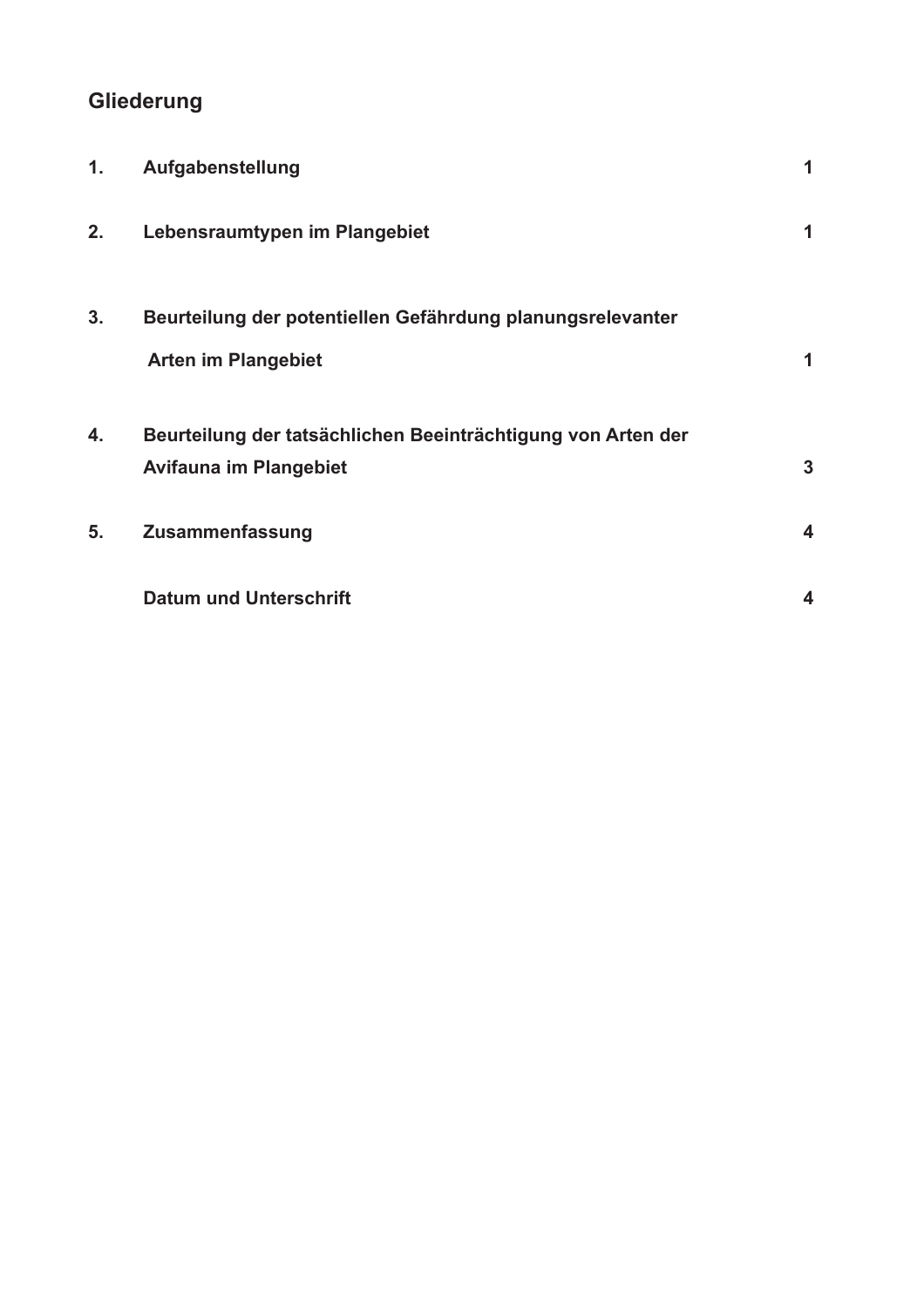### $1.$ Aufgabenstellung

Für die 19. Änderung des Bebauungsplanes Nr. 21 "Ski-, Freizeit- und Erholungsgebiet Herrloh-Bremberg" der Stadt Winterberg ist die hier vorgelegte Artenschutzprüfung erforderlich.

Zur Erstellung der Artenschutzprüfung werden die vom Landesamt für Natur, Umwelt- und Verbraucherschutz NRW (Lanuv) aufgeführten planungsrelevanten Arten des Messtischblatttes 1:25000 4816/2 Girkhausen (vgl.http://www.naturschutz-fachinformationssysteme-nrw.de) im folgenden mit der Beurteilung ihrer potentiellen Gefährdung durch die vorgesehene Änderung des bestehenden Bebauungsplans in Bezug auf die im Plangebiet vorkommenden Lebensraumtypen betrachtet.

### $2.$ Lebensraumtypen im Plangebiet

Die geplante Änderung des Bebauungsplanes betrifft jüngere bis mittelalte Nadelwälder und einige kleinflächig vorhandene Laubwaldbestände am Südwesthang des "Bremberges" im Stadtgebiet Winterberg. In geringerem Umfang sind andere Gehölzstrukturen wie Baumreihen- und Gruppen sowie Einzelbäume betroffen. Grünlandbestände vorhandener Skipisten und teilweise ruderalisierter Brachflächen ergänzen das Wertprofil des Planungsraumes, der durch Einrichtungen Sportorientierter Freizeitgebiete anthropogen überprägt ist.

### $3.$ Beurteilung der potentiellen Gefährdung planungsrelevanter Arten im Plangebiet

Da keine Daten zum Vorkommen planungsrelevanter Arten im Gebiet vorliegen, kann nur anhand der vorhandenen Habitate auf ein mögliches Vorkommen geschlossen werden.

Innerhalb der Grünland- und Brachflächen könnten die planungsrelevanten Bodenbrüter Wiesenpieper (Anthus pratensis) und Baumpieper (Anthus trivialis) als Brutvogelarten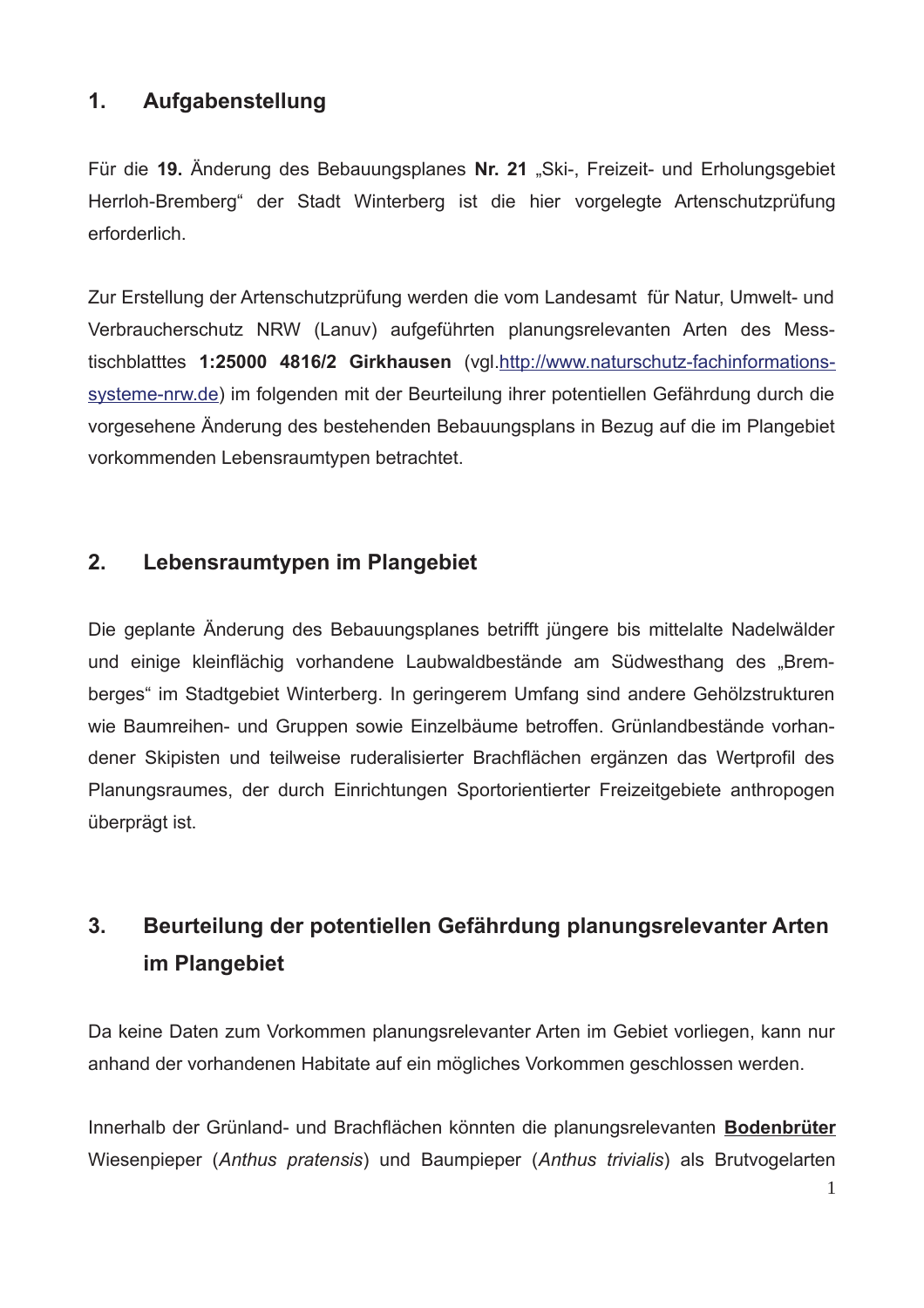auftreten. Für die bodenbrütende Waldschnepfe (Scolopax rusticola) ist das Habitat nicht geeignet, da sie geschlossene und weitgehend ungestörte Waldbestände bevorzugt. Die ebenfalls als planungsrelevante Art aufgeführte Heidelerche (Lullula arborea) ist im Plangebiet nicht zu erwarten da sie Heiden, Trockenrasen und lichte Kiefern bzw. Eichen-Birkenwälder bevorzugt, die im Plangebiet fehlen.

Nestbrüter wie Sperber (Accipter nisus), Neuntöter (Lanius collurio), Waldlaubsänger (Phylloscopus sibilatrix) und Girlitz (Serinus serinus) könnten in den Gehölzbeständen als Brutvögel auftreten. Die vom Neuntöter bevorzugten Dornsträucher wurden im Gebiet allerdings nicht vorgefunden. Da der Girlitz ein trockenes und warmes Klima bevorzugt, dass in den Höhenlagen des Plangebietes nur in Ausnahmejahren gegeben sein kann, ist die Besetzung von Brutrevieren eher nicht zu erwarten. Bluthänfling (Carduelis cannabina) und Raubwürger (Lanius excubitor) bevorzugen mit Hecken und Sträuchern bewachsene offene Landschaften, die im Plangebiet derzeit nicht vorhanden sind. Bei einer geplanten Aufforstung der gegenwärtigen Grünlandflächen der bestehenden Skiabfahrt durch Laub-Nadel-Mischwaldbestände könnten derartige Habitatstrukturen vorübergehend entstehen und somit zumindest eine zeitweilige Verbesserung der Lebensbedingungen für den Bluthänfling und auch für den, allerdings auch im Bergland nur lokal und sehr selten auftretenden, Raubwürger herbei führen. Die für eine mögliche Ansiedlung der Turteltaube (Streptopelia turtur) notwendigen Habitatstrukturen einer Parklandschaft mit einem Wechsel von Äckern, Grünlandflächen, Feldgehölzen, baumreichen Hecken, Gebüschen, reich strukturierten Waldrändern und lichten Laub- und Mischwäldern sind im Plangebiet nur teilweise vorhanden. Eine Ansiedlung der Art ist daher eher nicht zu erwarten.

Für Höhlenbrüter wie Rauhfußkauz (Aegiolius funereus), Kleinspecht (Dryobates minor), Schwarzspecht (Drvocopus martius). Sperlingskauz (Glaucidium passerinum). Gartenrotschwanz (Phoenicurus phoenicurus), Grauspecht (Picus canus) und Waldkauz (Strix aluco), fehlen die entsprechenden Habitatstrukturen, so dass ein Auftreten dieser Arten unwahrscheinlich ist. Eine Ansiedlung des Star (Sturnus vulgaris), der geringere spezifische Ansprüche an die Habitatstrukturen zeigt, kann nicht ausgeschlossen werden.

Für Felsbrüter wie Turmfalke (Falco tinnunculus), für Fremdbrüter wie Kuckuck (Cuculus canorus) und Turmfalke (Falco tinnunculus) sowie für Siedlungsbrüter wie Mehlschwalbe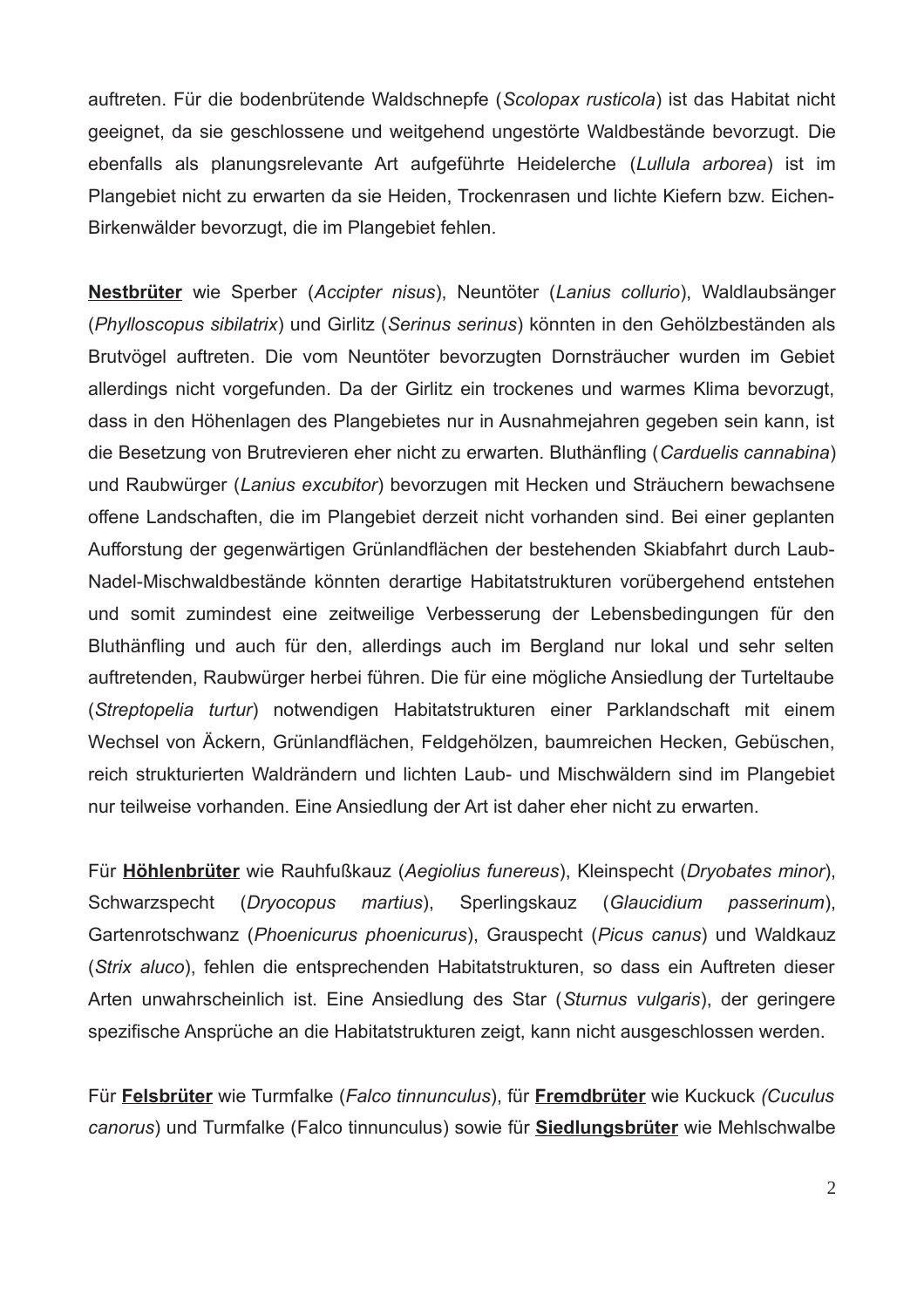(Delichon urbica) und Rauchschwalbe (Hirundo rustica) fehlen die entsprechenden Habitatstrukturen, so dass ein Auftreten dieser Arten unwahrscheinlich ist.

Horstbrüter wie Habicht (Accipiter gentilis), Mäusebussard (Buteo buteo), Schwarzstorch (Ciconia nigra) und Rotmilan (Milvus milvus) könnten in den Waldbeständen Brutplätze finden. Allerdings dürften sich hier die angrenzenden, ungestörteren Waldbereiche eher als Bruthabitate eignen, so dass anzunehmen ist, dass diese Arten nicht innerhalb des Plangebietes siedeln würden.

Weil sich die vorhandenen Habitate bereits gegenwärtig innerhalb eines von sporttouristischen Nutzungsstrukturen durchzogenen Gebietes mit Fahr- und Wanderwegen befinden die sowohl im Sommer-, wie auch im Winterhalbiahr einer intensiven Nutzung unterliegen, wird eine Ansiedlung planungsrelevanter Arten der Avifauna, soweit dies aufgrund der Habitatstrukturen denkbar ist, durch die vorgesehenen Planungen auf Dauer nicht negativ beeinflusst, da die Habitatstrukturen im Wesentlichen nur räumlich umgewandelt werden und sich keine nachhaltige außergewöhnliche Veränderung des gegebenen natürlichen Potentials ergibt. Gleiches gilt für die Habitatstrukturen möglicherweise im Gebiet auftretender Fledermausarten und Arten anderer Tiergruppen.

### $4.$ Beurteilung der tatsächlichen Beeinträchtigung von Arten der **Avifauna im Plangebiet**

Generell sollten Landschaftsveränderungen auf der Grundlage der 19. Änderung des Bebauungsplanes Nr. 21 "Ski-, Freizeit- und Erholungsgebiet Herrloh-Bremberg" der Stadt Winterberg nicht in der Hauptbrutzeit der Avifauna zwischen dem 15. März und dem 15. August eines Jahres vorgenommen werden, damit das Tötungsverbot und das Verbot Fortpflanzungs- und Ruhestätten zu beschädigen oder zu zerstören des § 44 Abschnitt 1 BNatSchG nicht ausgelöst wird. Sollten die Bauarbeiten aus zwingenden Gründen dennoch in dieser Zeit beginnen müssen, kann die Untere Naturschutzbehörde des Hochsauerlandkreises eine Ausnahmegenehmigung erteilen. Diese wäre daran gebunden, dass eine ökologische Baubegleitung vor Beginn der Bauarbeiten eine Kontrolle des Plangebietes in Bezug auf ein tatsächliches Vorhandensein von Brutvorkommen der Avifauna